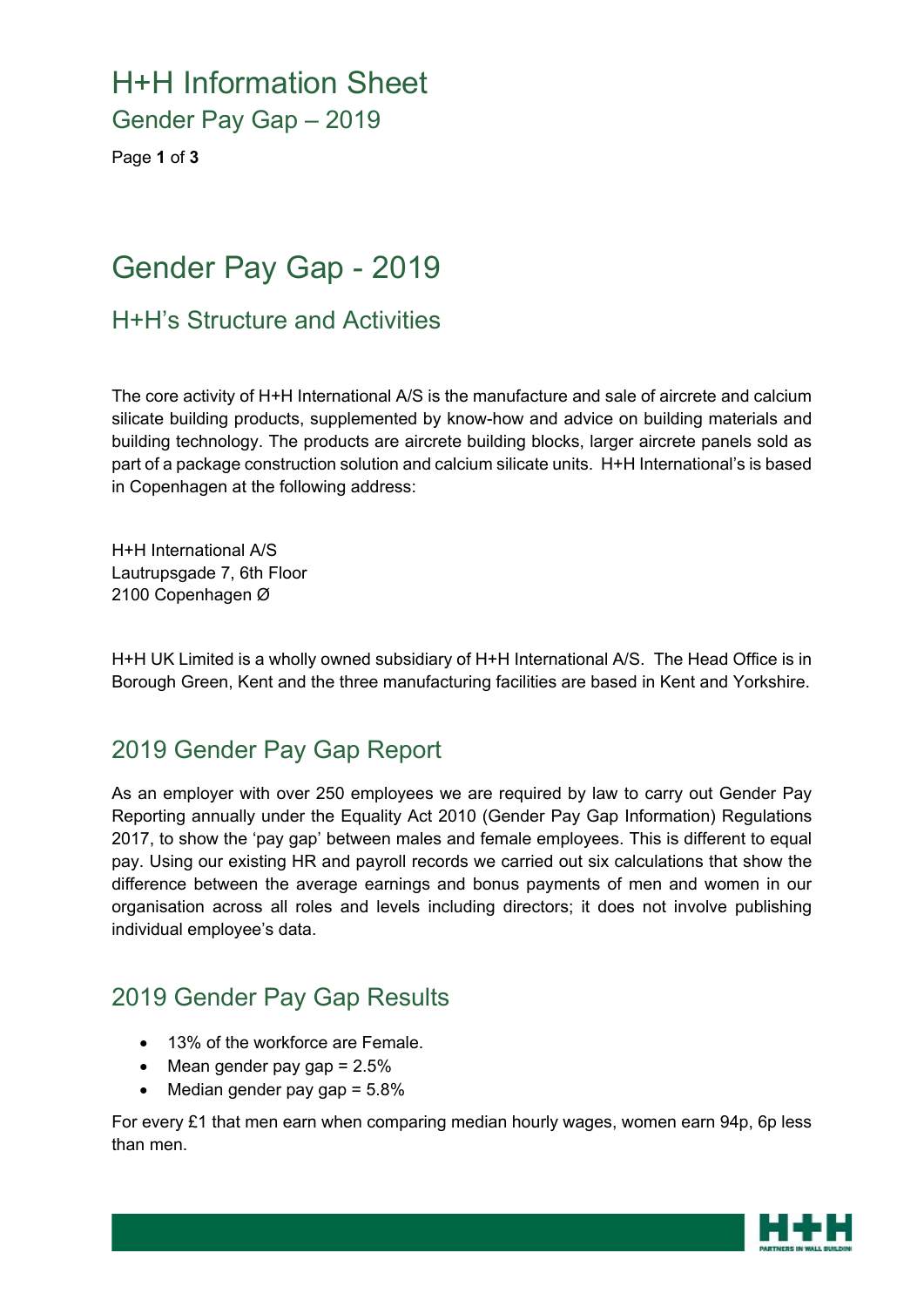# H+H Information Sheet Gender Pay Gap – 2019

Page **2** of **3**

- $\bullet$  Mean bonus gender pay gap = 39.4%
- $\bullet$  Median bonus gender pay gap = -3.8%

Under the rules of our bonus scheme shift workers bonus payments are calculated on their basic weekly salary which do not include the extra hours worked due to the shift pattern. For the bonus period relating to this report all the shift workers were male. Their bonus payments, therefore, would not be in proportion to their actual hourly pay, which explains the reported negative bonus gender pay gap.

- Proportion of males receiving a bonus payment =  $92.1\%$
- Proportion of females receiving a bonus payment = 97.1%

Under the rules of our bonus scheme new starters to the company must have joined before or on 30th September to qualify for the next bonus payment which is usually paid in the following February. These results indicate that more males than females joined the company after 30th September and therefore more males did not receive a bonus payment.

#### Proportion of males and females in each quartile band

|                               | <b>Males</b> | <b>Females</b> |
|-------------------------------|--------------|----------------|
| Lower- Income Quartile        | $15.9\%$     | 84.1%          |
| Lower Middle-Income Quartile  | 85.7%        | 14.3%          |
| Upper Middle- Income Quartile | 96.8%        | $3.2\%$        |
| Upper- Income Quartile        | 80.9%        | 19.1%          |